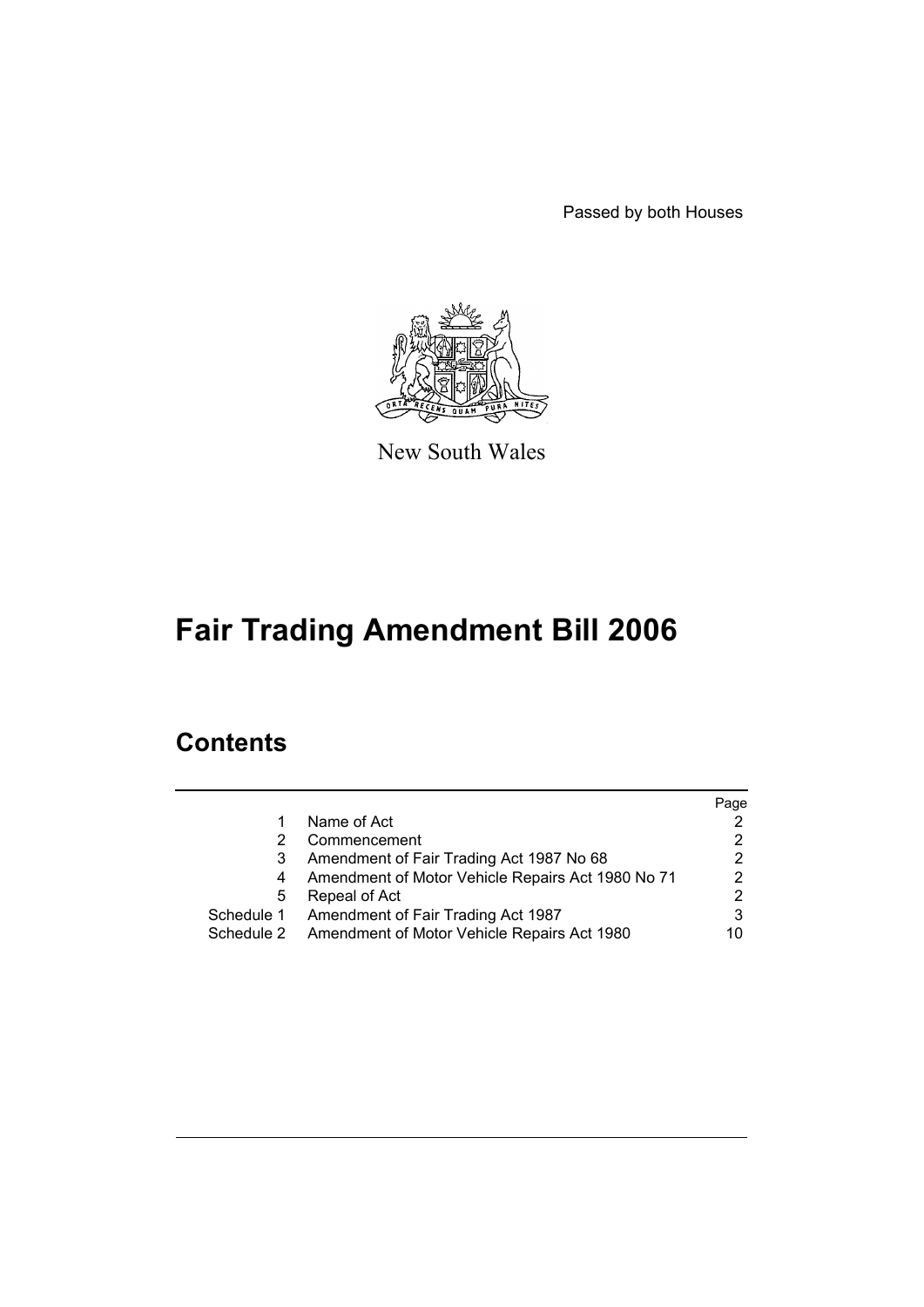*I certify that this PUBLIC BILL, which originated in the LEGISLATIVE ASSEMBLY, has finally passed the LEGISLATIVE COUNCIL and the LEGISLATIVE ASSEMBLY of NEW SOUTH WALES.*

> *Clerk of the Legislative Assembly. Legislative Assembly, Sydney, , 2006*



New South Wales

# **Fair Trading Amendment Bill 2006**

Act No , 2006

An Act to amend the *Fair Trading Act 1987* to make further provision with respect to the extraterritorial application of that Act, advertising, false billing, the powers of the Commissioner for Fair Trading and Advisory Councils; and for other purposes.

*I have examined this Bill, and find it to correspond in all respects with the Bill as finally passed by both Houses.*

*Chairman of Committees of the Legislative Assembly.*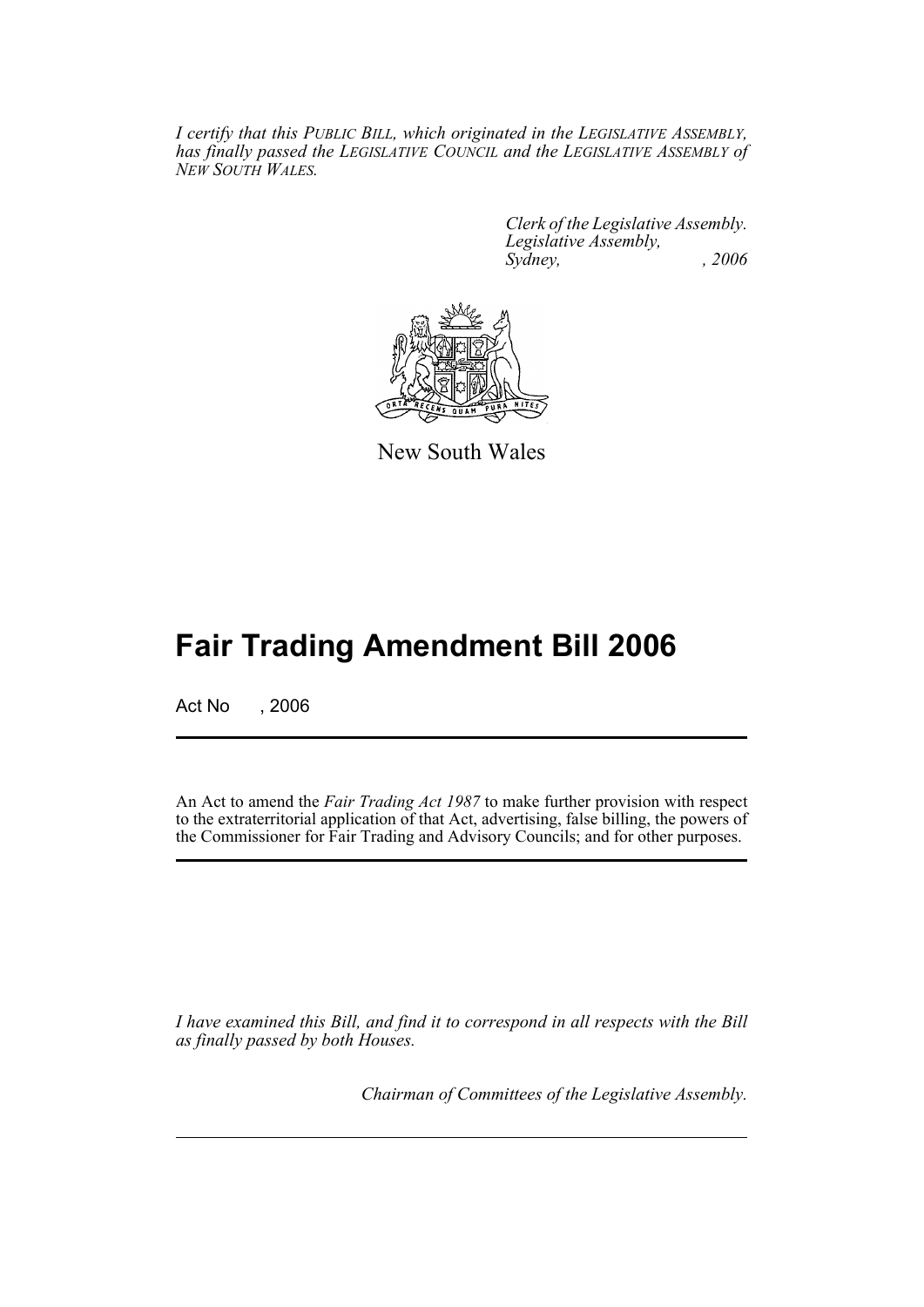# **The Legislature of New South Wales enacts:**

# **1 Name of Act**

This Act is the *Fair Trading Amendment Act 2006*.

# **2 Commencement**

This Act commences on a day or days to be appointed by proclamation.

# **3 Amendment of Fair Trading Act 1987 No 68**

The *Fair Trading Act 1987* is amended as set out in Schedule 1.

# **4 Amendment of Motor Vehicle Repairs Act 1980 No 71**

The *Motor Vehicle Repairs Act 1980* is amended as set out in Schedule 2.

#### **5 Repeal of Act**

- (1) This Act is repealed on the day following the day on which all of the provisions of this Act have commenced.
- (2) The repeal of this Act does not, because of the operation of section 30 of the *Interpretation Act 1987*, affect any amendment made by this Act.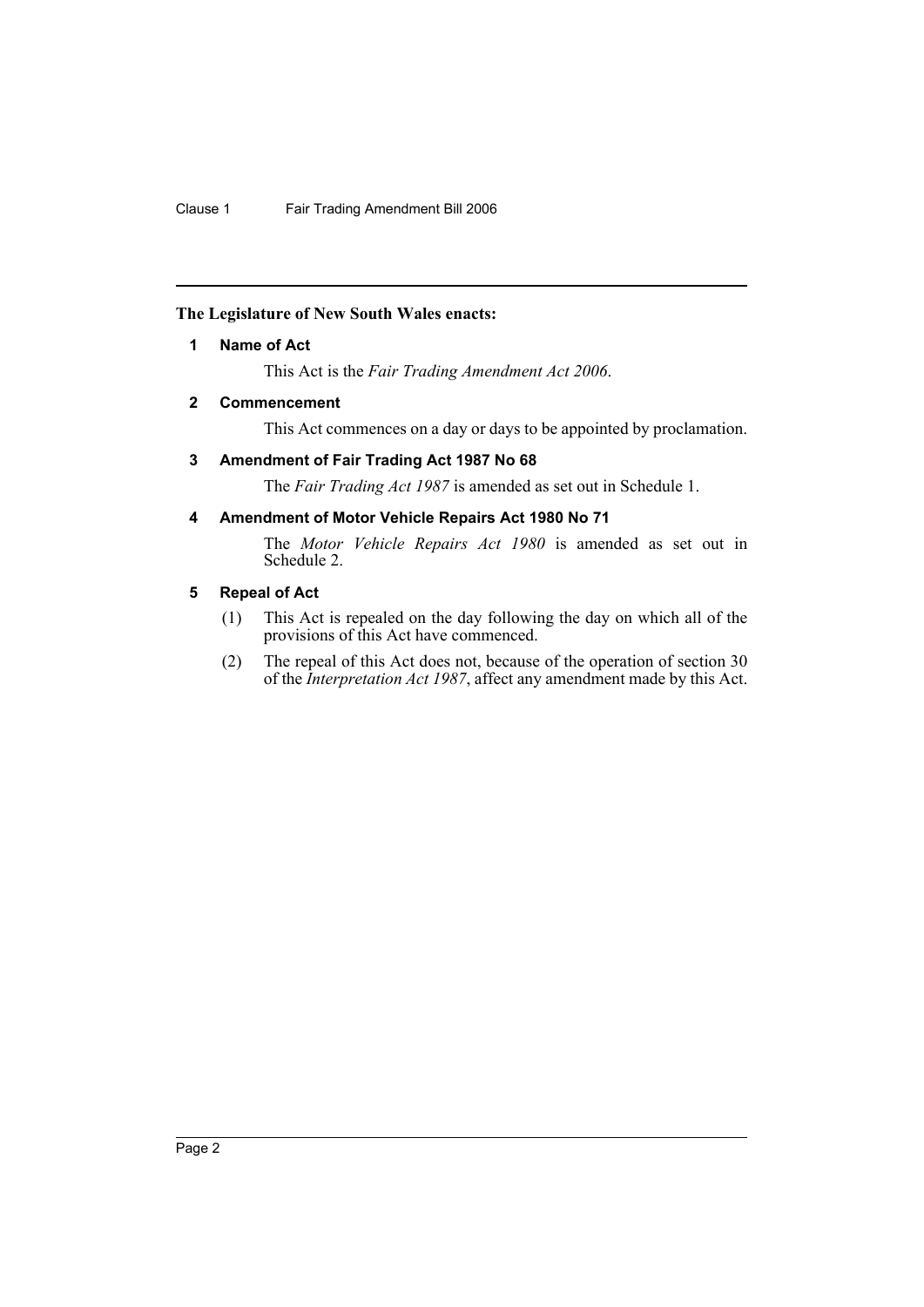Amendment of Fair Trading Act 1987 Schedule 1

# **Schedule 1 Amendment of Fair Trading Act 1987**

(Section 3)

**[1] Section 5A**

Insert after section 5:

#### **5A Extraterritorial application**

- (1) This Act is intended to have extraterritorial application in so far as the legislative powers of the State permit.
- (2) Without limiting subsection (1), this Act extends to conduct either in or outside the State that:
	- (a) is in connection with goods or services supplied in the State, or
	- (b) affects a person in the State, or
	- (c) results in loss or damage in the State.

#### **[2] Section 19A Powers of search and seizure under search warrant**

Insert after section 19A (6):

- (6A) The Director-General may order that anything seized by an investigator under the authority of a search warrant issued under this section be sold, destroyed or otherwise disposed of, if:
	- (a) the thing is no longer required to be retained as evidence in proceedings for an offence against this or any other Act, and
	- (b) the person who had lawful possession of the thing before it was seized cannot be found or does not wish to have the thing returned.
- (6B) If the thing is disposed of by way of sale, the proceeds of sale are to be paid to the Treasurer for payment into the Consolidated Fund.

#### **[3] Section 20 Power to obtain information, documents and evidence**

Insert at the end of section 20 (1) (b):

, or

- (c) a matter that is the subject of a complaint received by the Director-General under section 9 (1) (c), or
- (d) a matter that is the subject of an investigation by the Director-General under section 9 (2).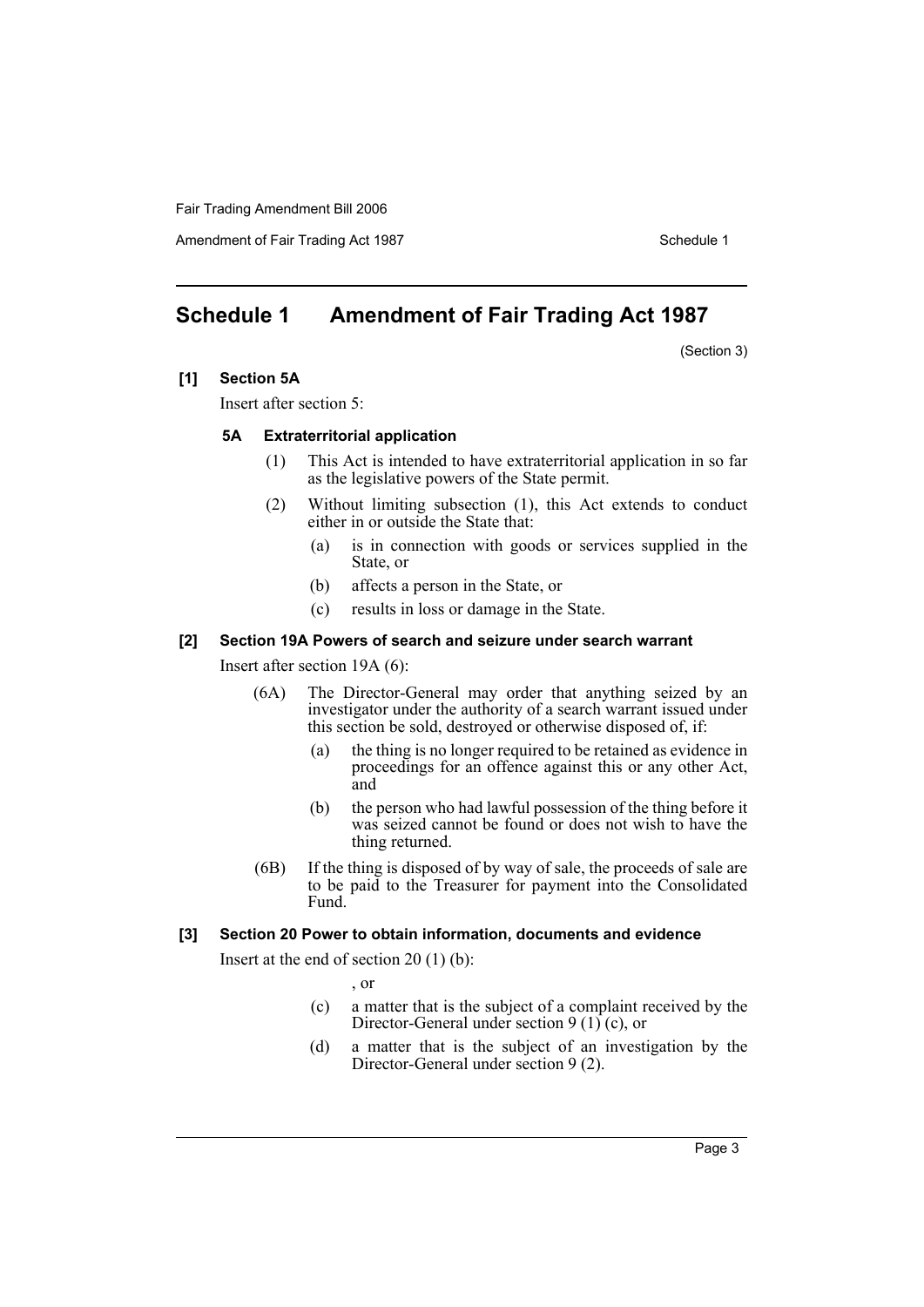Schedule 1 Amendment of Fair Trading Act 1987

#### **[4] Section 20 (2)**

Insert "or the Director-General" after "An investigator".

#### **[5] Section 20 (2) (a) and (b)**

Insert "or the Director-General" after "an investigator" wherever occurring.

#### **[6] Section 20 (6) and (7)**

Insert after section 20 (5):

- (6) Despite section 8 of this Act, the Director-General may only delegate his or her functions under this section to a person who is an officer.
- (7) If requested to do so by a person required to comply with a notice given under this section by a delegate of the Director-General, the delegate must provide the person with evidence of that person's identity and evidence of the delegation that enables the delegate to give the notice.

#### **[7] Section 25B Membership**

Insert "not less than 6, but not more than" before "16 members" in section 25B (1).

# **[8] Section 25B (2) (b)**

Insert "not less than 5, but not more than" before "15 persons".

# **[9] Part 2, Division 6, heading**

Omit "**Trade**" from the heading to Division 6 of Part 2. Insert instead "**Vehicle Industry**".

# **[10] Part 2, Division 6**

Omit "Trade" wherever occurring from the Division. Insert instead "Vehicle Industry".

# **[11] Section 25E Membership**

Insert "not less than 6, but not more than" before "16 members" in section 25E (1).

# **[12] Section 25E (2) (b)**

Insert "not less than 5, but not more than" before "15 other persons".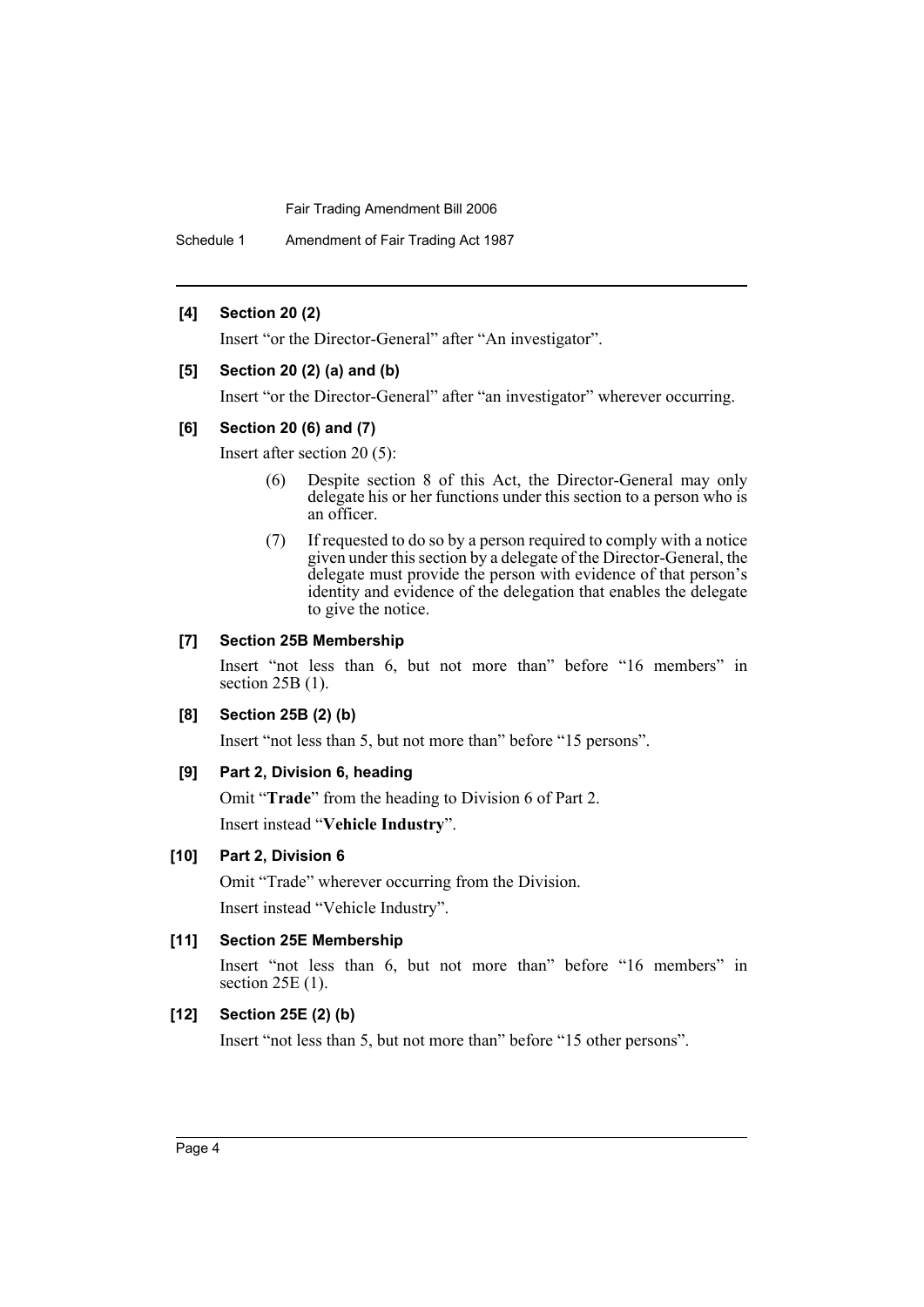Amendment of Fair Trading Act 1987 Schedule 1

#### **[13] Section 25H Membership**

Insert "not less than 6, but not more than" before "16 members" in section 25H (1).

#### **[14] Section 25H (2) (b)**

Insert "not less than 5, but not more than" before "15 persons".

# **[15] Section 25N Membership**

Insert "not less than 6, but not more than" before "16 members" in section 25N (1).

#### **[16] Section 25N (2) (b)**

Insert "not less than 5, but not more than" before "15 persons".

#### **[17] Section 58 Assertion of right to payment for unsolicited goods or services, or for making entry in directory**

Omit "and not stating as prominently (or more prominently) that no claim is made to the payment, or to payment of the price or charge, as the case may be" from section  $58(5)$  (e).

Insert instead ", and the invoice or document does not contain a warning statement complying with subsection (5A)".

#### **[18] Section 58 (5A)**

Insert after section 58 (5):

- $(5A)$  For the purposes of subsection  $(5)$  (e), a warning statement must:
	- (a) be printed in upper case and a type not smaller than 18 point and be located at the top of the first page of the invoice or document, and
	- (b) state "THIS IS NOT A BILL. YOU ARE NOT REQUIRED TO PAY ANY MONEY.".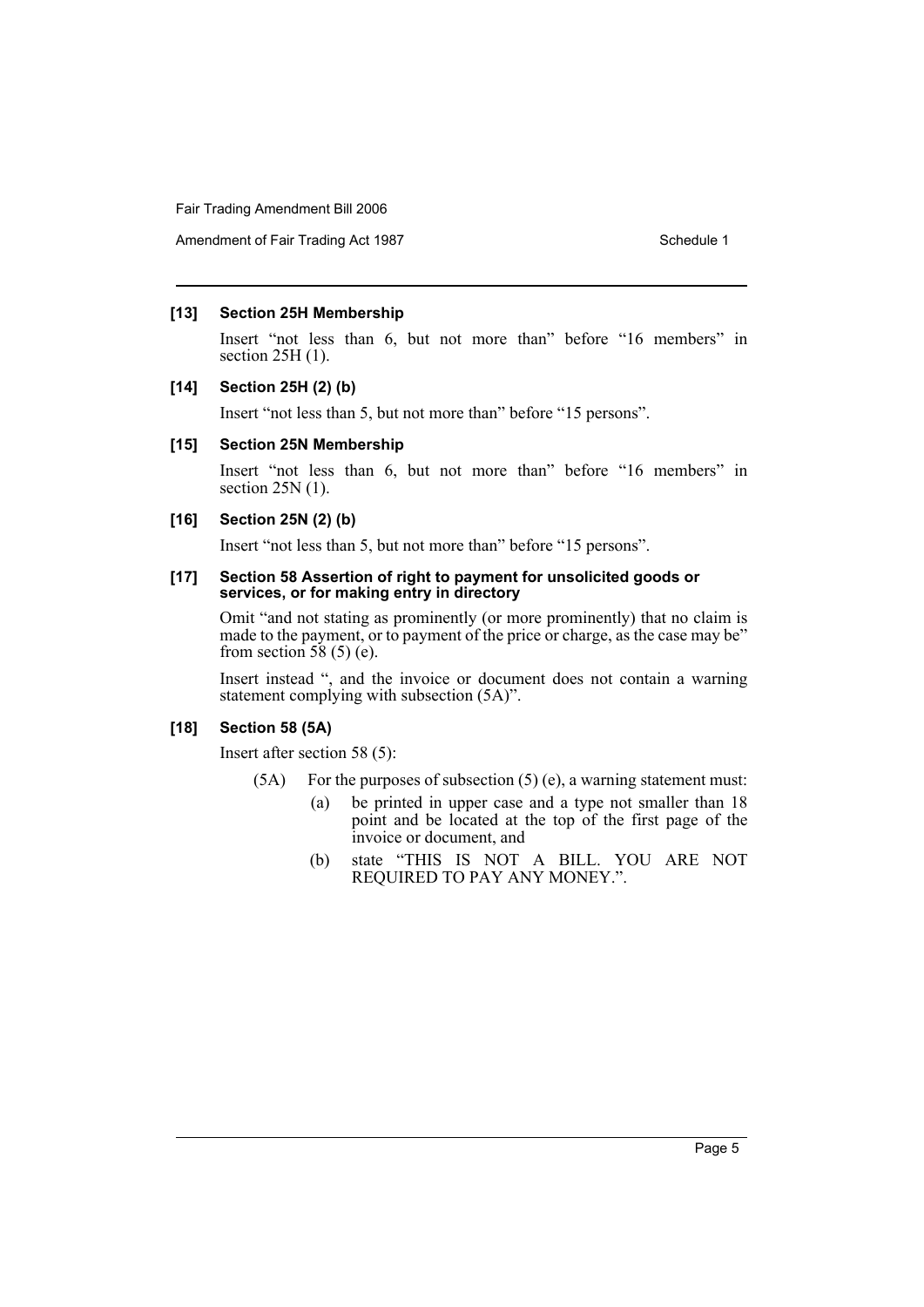Schedule 1 Amendment of Fair Trading Act 1987

#### **[19] Section 58A**

Insert after section 58:

#### **58A Assertion of right to payment for unauthorised advertisements**

- (1) A person must not, in trade or commerce, assert a right to payment from another person for an advertisement relating to the other person, or the profession, business, trade or occupation of the other person placed in a publication, unless the person asserting the right knows, or has reasonable cause to believe, that the other person has authorised in writing the placement of the advertisement.
- (2) A person is not liable to make any payment to another person, and is entitled to recover by action in a court of competent jurisdiction against another person any payment made by the person to the other person, in full or part satisfaction of a charge for the placement of any such advertisement unless the first-mentioned person has authorised in writing the placement of the advertisement.
- (3) For the purposes of this section, a person is taken to assert a right to a payment if that person:
	- (a) makes a demand for the payment or asserts a present or prospective right to the payment, or
	- (b) threatens to bring any legal proceedings with a view to obtaining the payment, or
	- (c) places or causes to be placed on a list of debtors or defaulters the name of the person against whom the right to payment is being asserted, or threatens to do so, with a view to obtaining the payment, or
	- (d) invokes or causes to be invoked any other collection procedure, or threatens to do so, with a view to obtaining the payment, or
	- (e) sends any invoice or other document stating the amount of the payment or setting out the charge for the placing of the advertisement, and the invoice or document does not contain a warning statement complying with subsection  $(4)$ .
- (4) For the purposes of subsection (3) (e), a warning statement must:
	- (a) be printed in upper case and a type not smaller than 18 point and be located at the top of the first page of the invoice or document, and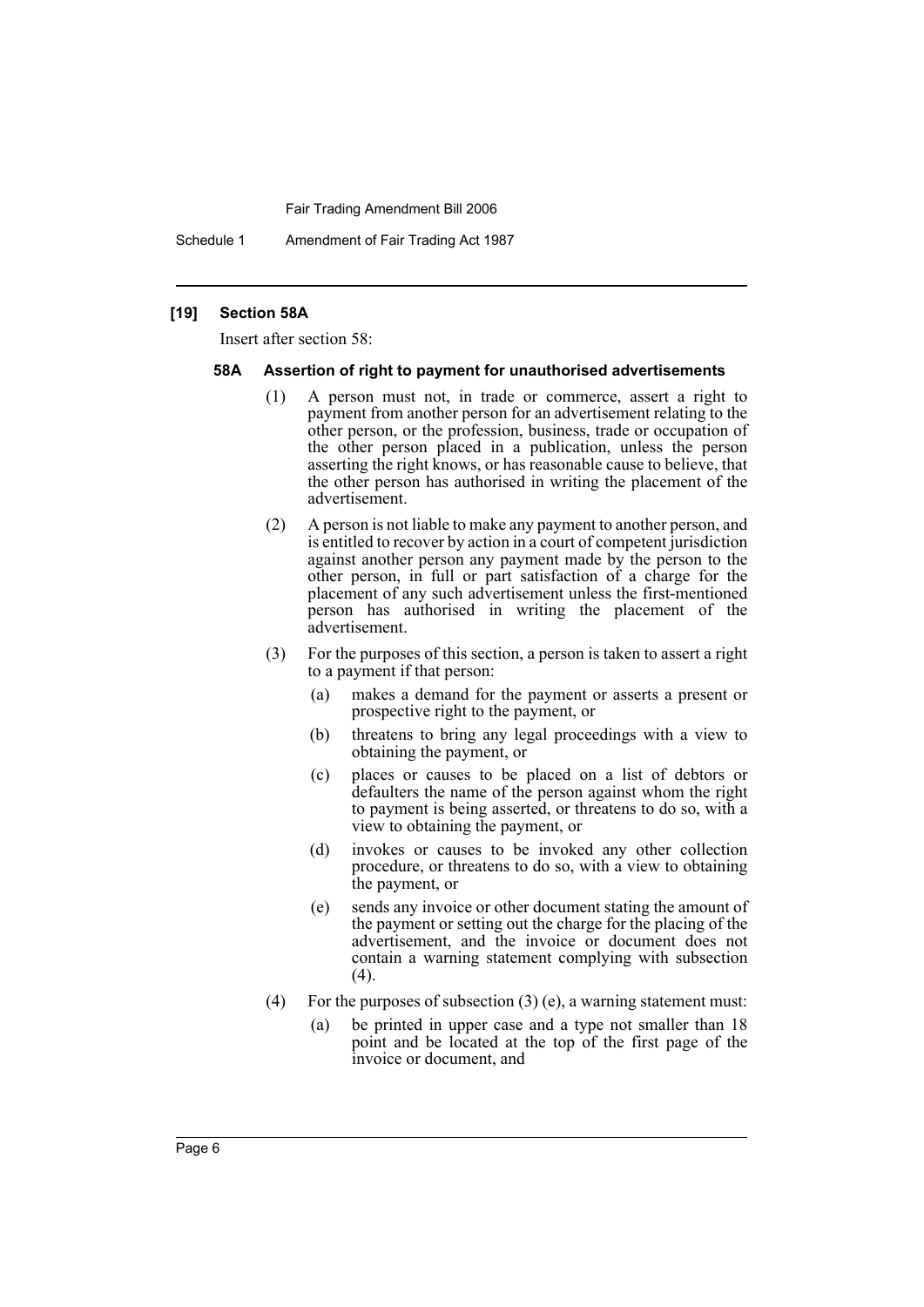Amendment of Fair Trading Act 1987 Schedule 1

- (b) state "THIS IS NOT A BILL. YOU ARE NOT REQUIRED TO PAY ANY MONEY.".
- (5) For the purposes of this section, a person is taken to have given written authorisation for the placement of an advertisement only if:
	- (a) a document authorising the placing of the advertisement has been signed by the person or by another person (not being the publisher) authorised by that person, and
	- (b) a copy of the signed document has been given to the person before the right to payment of a charge is asserted, and
	- (c) the document specifies:
		- (i) the name of the publication, the area of circulation of the publication and the total number of copies of the publication to be circulated, and
		- (ii) the name and business address of the publisher, and
		- (iii) the name and address of the person on whose behalf the publication is published, and
		- (iv) particulars of the advertisement, and
		- (v) the date or dates on which the advertisement is to appear in the publication, and
		- (vi) the amount of the charge for the placement of the advertisement or the basis on which the charge is, or is to be, calculated.
- (6) For the purposes of this section, an invoice or other document purporting to have been sent by or on behalf of a person is taken to have been sent by the person unless the contrary is established.
- (7) This section does not apply to a publication that is published by a person if the person is:
	- (a) a large proprietary company or a subsidiary of such a company or a listed corporation or a subsidiary of such a corporation, or
	- (b) the publisher of any publication that has an audited circulation of 10, 000 copies or more per week, or a person which is a related body corporate to such a person, or
	- (c) a servant of the Crown, a body corporate which represents the Crown or a local council, or
	- (d) any other person prescribed by the regulations.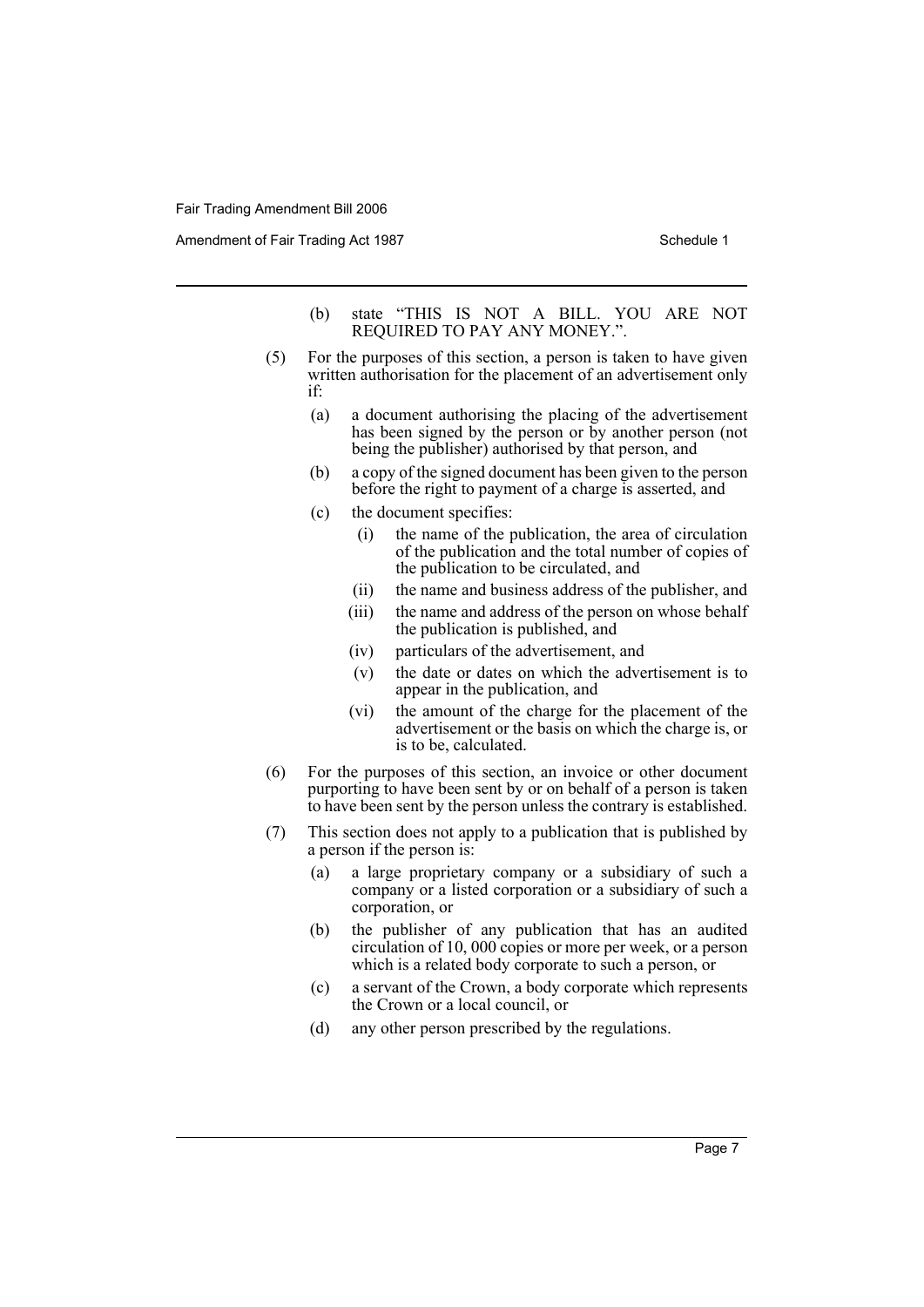Schedule 1 Amendment of Fair Trading Act 1987

- (8) In a proceeding against a person in respect of a contravention of this section, the burden lies on the defendant of proving that the defendant knew or had reasonable cause to believe that the other person had authorised the placement of the advertisement.
- (9) In this section:

*audited circulation* in relation to a publication, means the circulation of that publication as confirmed by the most recent audit of the publication by a body approved by the Director-General.

*large proprietary company* has the same meaning as in the *Corporations Act 2001* of the Commonwealth.

*listed corporation* has the same meaning as in the *Corporations Act 2001* of the Commonwealth.

*subsidiary* has the same meaning as in the *Corporations Act 2001* of the Commonwealth.

(10) This section does not apply in relation to the making of an entry in a directory.

# **[20] Section 93**

Insert after section 92:

#### **93 Disposal of property**

- (1) The Director-General may order that anything that the Director-General has obtained in the course of an investigation under this Act (other than anything seized by an investigator under the authority of a search warrant issued under section 19A) be sold, destroyed or otherwise disposed of, if:
	- (a) the thing is not required to be retained as evidence in proceedings for an offence against this or any other Act, and
	- (b) the person who had lawful possession of the thing before it came into the Director-General's possession cannot be found or does not wish to have the thing returned.
- (2) If the thing is disposed of by way of sale, the proceeds of sale are to be paid to the Treasurer for payment into the Consolidated Fund.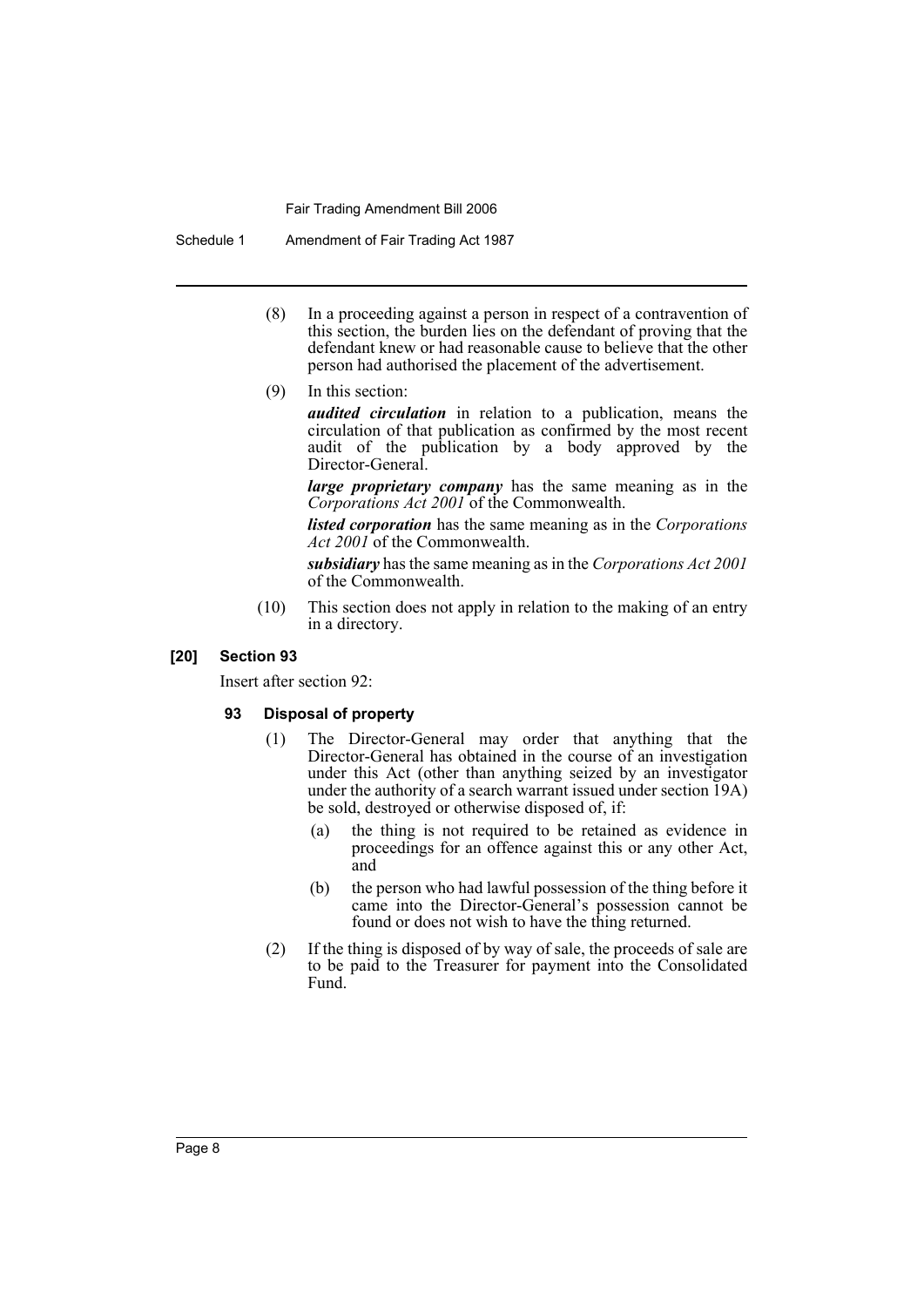Amendment of Fair Trading Act 1987 Schedule 1

# **[21] Schedule 5 Savings and transitional provisions**

Insert in appropriate order in the Schedule:

#### **11G Fair Trading Amendment Act 2006**

- (1) A person who, immediately before the commencement of Schedule 1 [10] to the *Fair Trading Amendment Act 2006*, held office as a member of the Motor Trade Advisory Council ceases to hold office on that commencement.
- (2) A person who ceases to hold office because of this clause is not entitled to any remuneration or compensation because of so ceasing to hold office.
- (3) A reference in any Act (other than this Act) or in any instrument made under any Act to the Motor Trade Advisory Council is to be read as a reference to the Motor Vehicle Industry Advisory Council established under this Act.

# **[22] Schedule 5**

Insert at the end of clause 12 (1) to the Schedule:

*Fair Trading Amendment Act 2006* (but only to the extent that it amends this Act)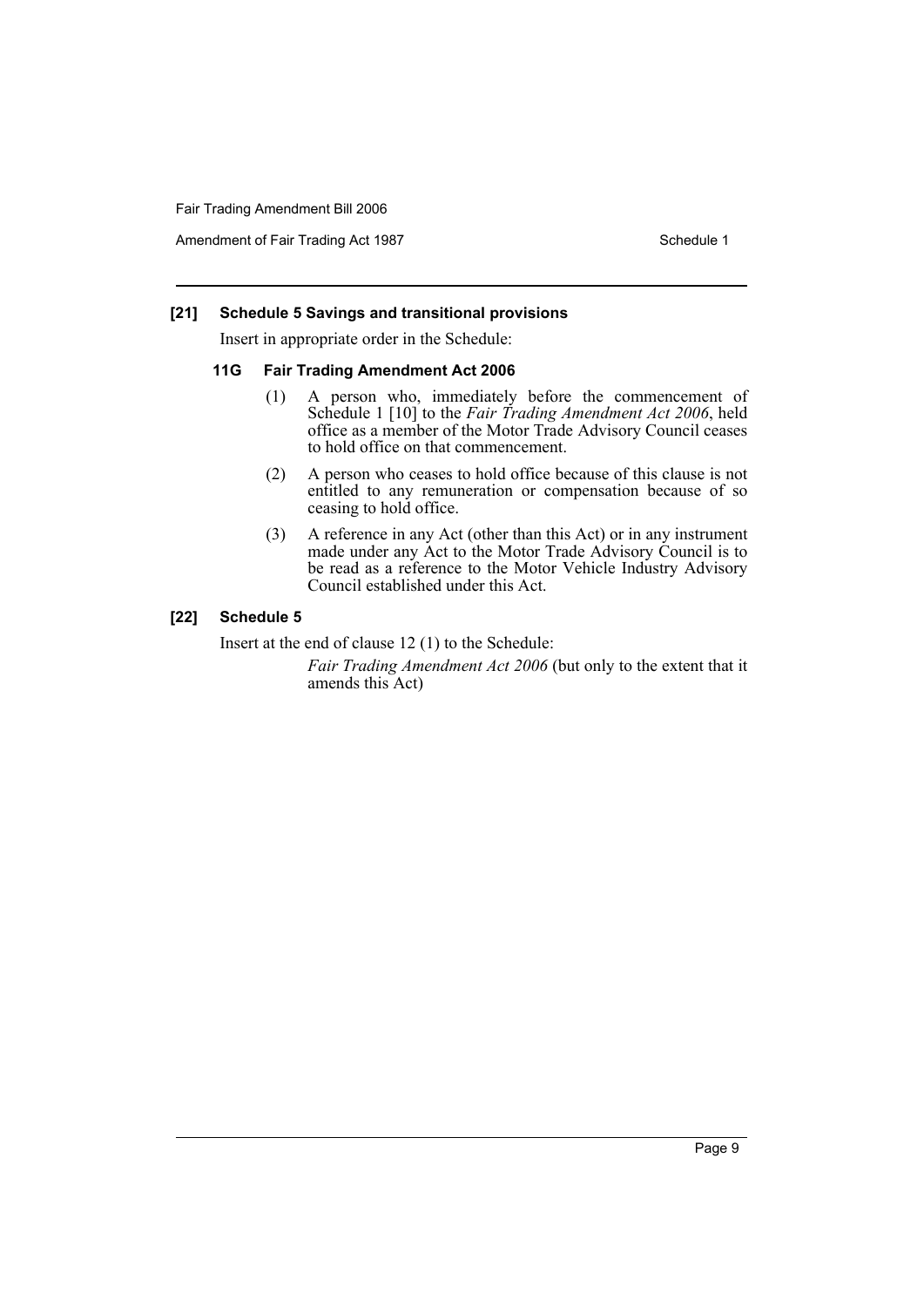Schedule 2 Amendment of Motor Vehicle Repairs Act 1980

# **Schedule 2 Amendment of Motor Vehicle Repairs Act 1980**

(Section 4)

#### **[1] Section 4 Definitions**

Omit the definitions of *committee*, *Council* and *member* from section 4 (1).

#### **[2] Sections 9, 10, 13 and 84 (1) (b) and (c) and Schedule 1**

Omit the provisions.

#### **[3] Section 70**

Omit the section. Insert instead:

**70 Delegation**

The Authority may delegate the exercise of any function of the Authority under this or any other Act (other than this power of delegation) to any person employed under Chapter 1A of the *Public Sector Employment and Management Act 2002* in the Government Service to enable the Authority to exercise its functions.

#### **[4] Section 84 Protection from liability**

Omit "member," from section 84 (1).

# **[5] Section 84 (3)**

Omit "member or other" wherever occurring.

#### **[6] Schedule 5 Savings and transitional provisions**

Insert at the end of clause 1 (1) to the Schedule:

*Fair Trading Amendment Act 2006* (but only to the extent that it amends this Act)